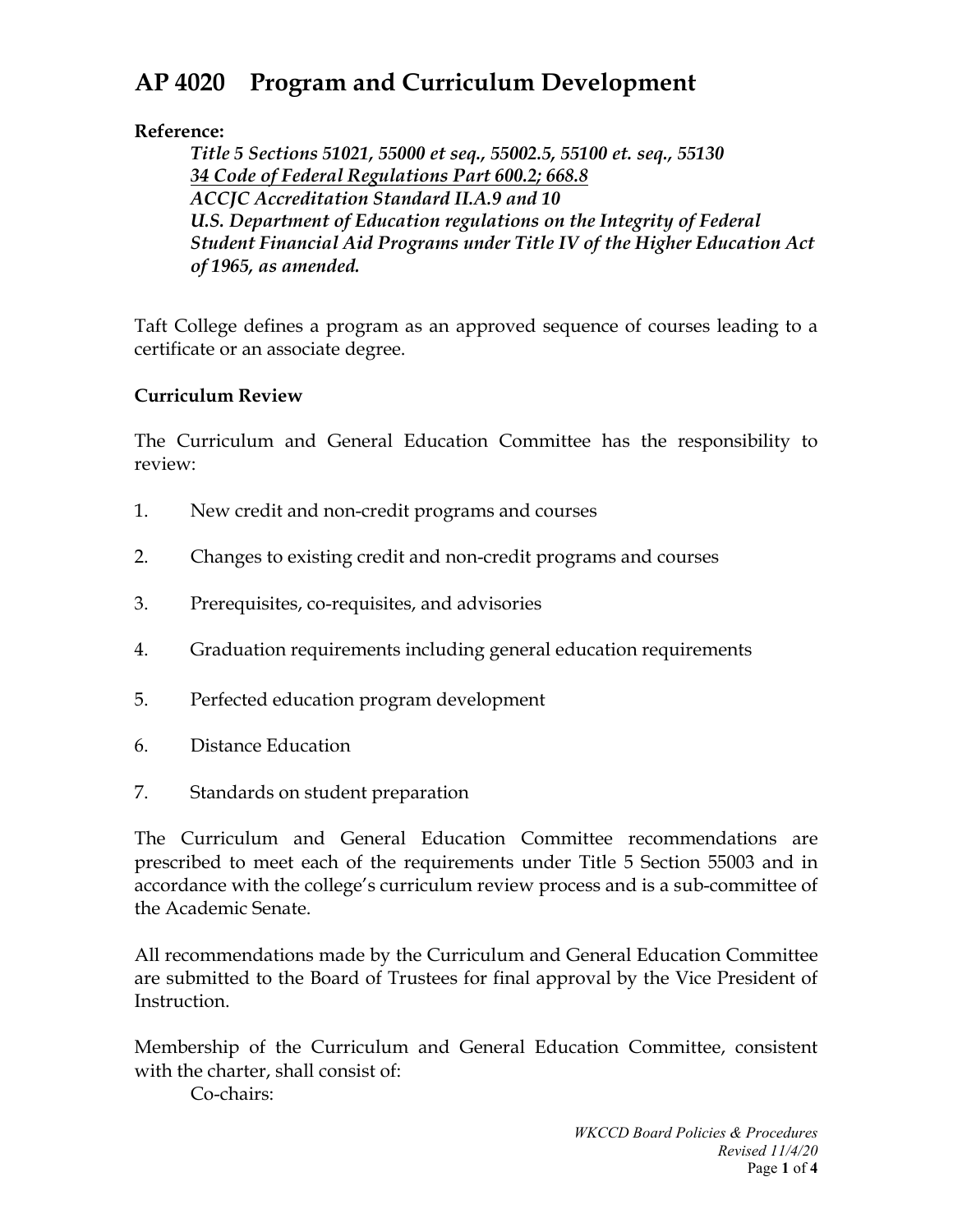Vice President of Instruction – non-voting Cive President of the Academic Senate

The following shall be voting members of the Curriculum committee: Division Chairs (6) or designee Counseling Representative Articulation Officer Director of Admissions and Records or designee Student Learning Outcomes Coordinator

The following shall be non-voting members of the Curriculum committee: Vice President of Student Services Associate Student Representative & PTK Representative Instructional Assistant Instructional Technician – Curriculum (Ex-Officio member) Distance Learning Coordinator Dean of Instruction – CTE Total: 18

#### **Program Review**

Program Review is a systematic process of data collection, analysis, and interpretation for effective planning and accreditation review. Evaluation of programs includes the following elements:

- 1. Curriculum development and review
- 2. Student access and success
- 3. Program and course student learning outcomes review and development
- 4. Applicable student and programmatic data
- 5. Consideration of job market and other related information for vocational and occupational (career & technical education) programs.

Inclusion of program goals and plans are considered part of the annual institutional planning. The review of the programs and their effectiveness is an ongoing professional responsibility and should be meaningful and practical.

#### **District Curriculum Approval Process**

The following chart designates the responsibility, review, and approval of courses: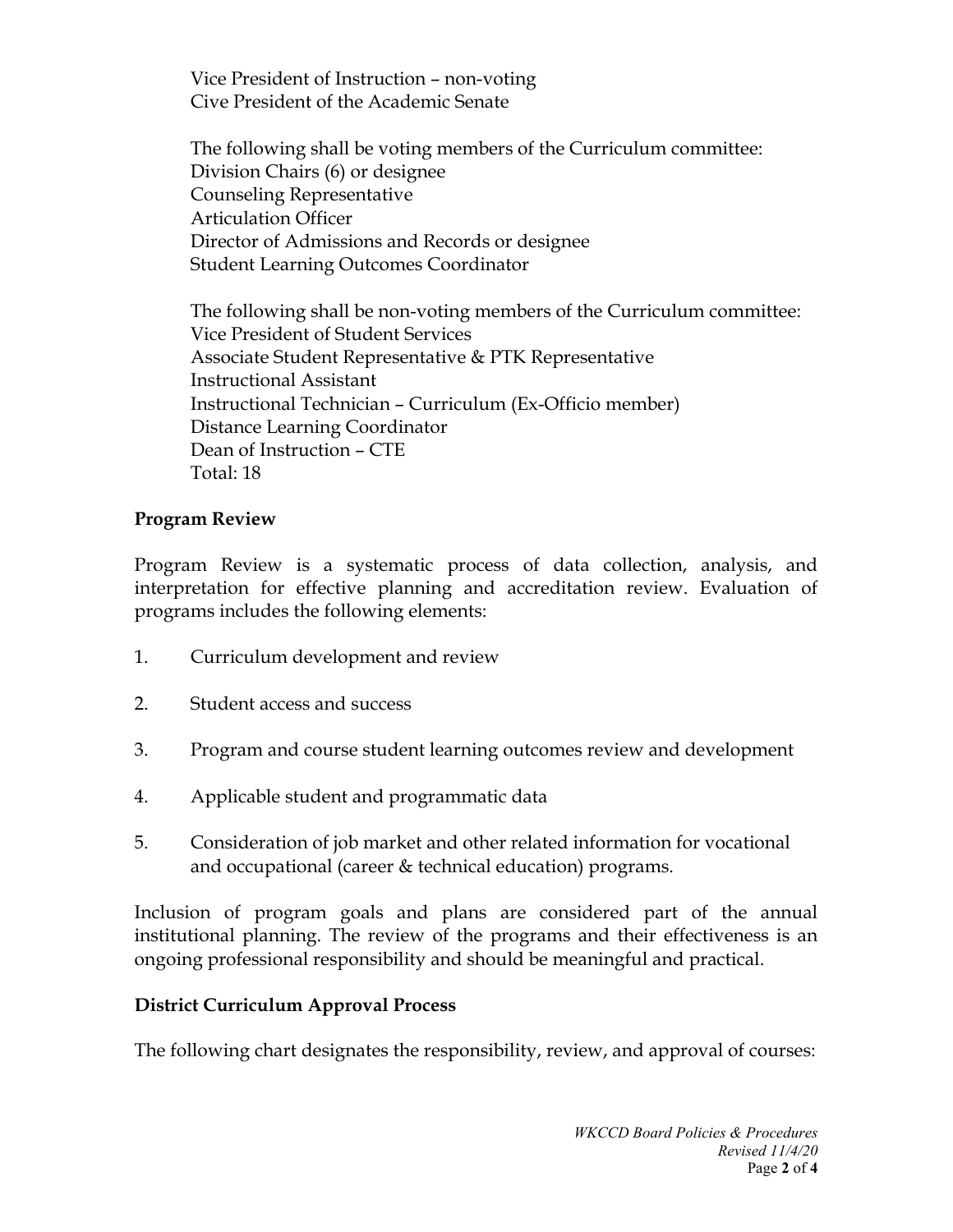

\*Only for those courses that need to be submitted for transfer to UC/CSU

## **Publication**

The publication of changes and maintenance of records including all curriculum related items (minutes, course outlines, etc) are available in print and through the Taft College Office of Instruction website, [www.taftcollege.edu/office-of](http://www.taftcollege.edu/office-of-instruction)[instruction](http://www.taftcollege.edu/office-of-instruction)

# **Credit Hour**

For purposes of federal financial aid eligibility, a "credit hour" shall not be less than:

1. One hour of classroom or direct faculty instruction (50 minutes for credit hour calculation) and a minimum of two hours out-of-class student work each week for 16 weeks; 48 hours total student work time for one credit.

Credit hours for all courses may be awarded in increments of one unit or less, but not less than .25 units. The next increment of credit is awarded only when the student passes the minimum number of hours for that increment. Units of credit are calculated by adding total contact hours and outside-of-class hours and dividing by hours per unit divisor (16).

2. At least an equivalent amount of work as required in the paragraph above, of this definition for other academic activities as established by the institution including laboratory work, internships, practica, studio work, and other academic work leading to the award of credit hours.